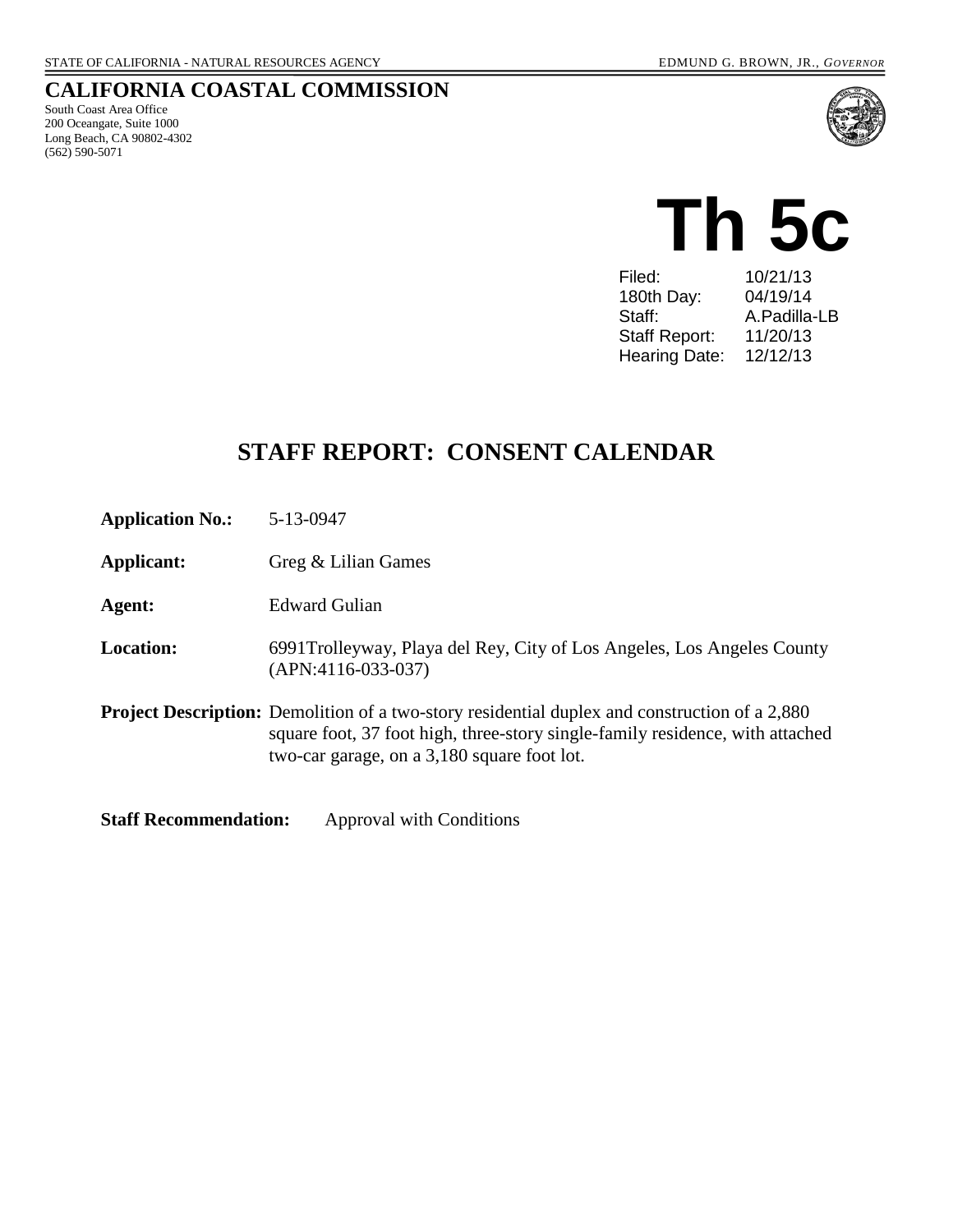# **I. MOTION AND RESOLUTION**

Motion:

*I move that the Commission approve coastal development permit applications included on the consent calendar in accordance with the staff recommendations.*

Staff recommends a YES vote. Passage of this motion will result in approval of all permits included on the consent calendar. An affirmative vote of a majority of the Commissioners present is needed to pass the motion.

#### RESOLUTION:

*The Commission hereby approves a permit, subject to the conditions below, for the proposed development and adopts the findings set forth below on grounds that the development as conditioned will be in conformity with the provisions of Chapter 3 of the California Coastal Act and will not prejudice the ability of the local government having jurisdiction over the area to prepare a local coastal program conforming to the provisions of Chapter 3. Approval of the permit complies with the California Environmental Quality Act because either 1) feasible mitigation measures and/ or alternatives have been incorporated to substantially lessen any significant adverse effects of the development on the environment, or 2) there are no further feasible mitigation measures or alternative that would substantially lessen any significant adverse impacts of the development on the environment.*

# **II. STANDARD CONDITIONS:**

This permit is granted subject to the following standard conditions:

- 1. **Notice of Receipt and Acknowledgment**. The permit is not valid and development shall not commence until a copy of the permit, signed by the permittee or authorized agent, acknowledging receipt of the permit and acceptance of the terms and conditions, is returned to the Commission office.
- 2. **Expiration.** If development has not commenced, the permit will expire two years from the date on which the Commission voted on the application. Development shall be pursued in a diligent manner and completed in a reasonable period of time. Application for extension of the permit must be made prior to the expiration date.
- 3. **Interpretation.** Any questions of intent of interpretation of any condition will be resolved by the Executive Director or the Commission.
- 4. **Assignment.** The permit may be assigned to any qualified person, provided assignee files with the Commission an affidavit accepting all terms and conditions of the permit.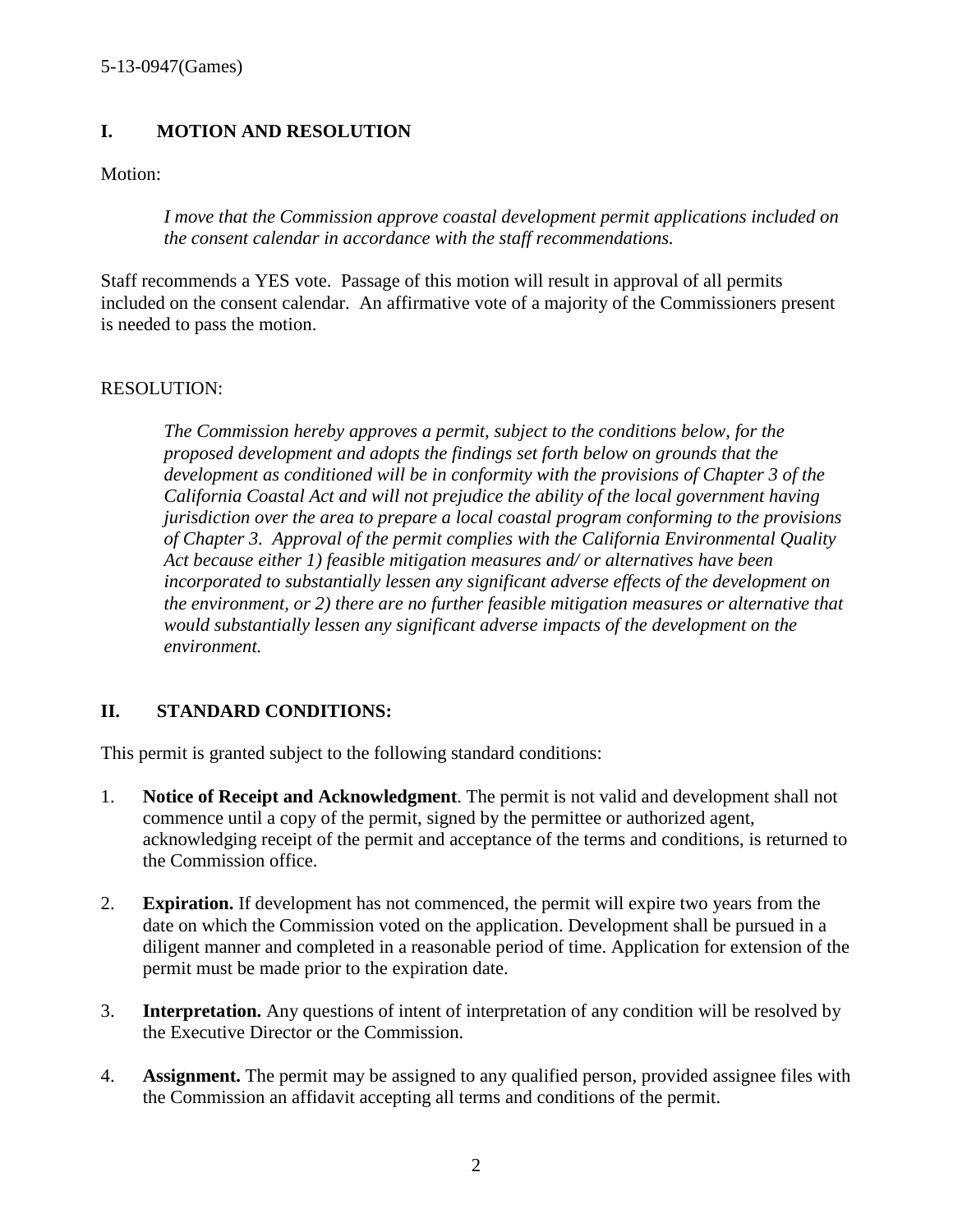5. **Terms and Conditions Run with the Land.** These terms and conditions shall be perpetual, and it is the intention of the Commission and the permittee to bind all future owners and possessors of the subject property to the terms and conditions.

#### **III. SPECIAL CONDITIONS:**

This permit is granted subject to the following special conditions:

#### **1. No Future Shoreline Protective Device.**

- A. By acceptance of this permit, the applicant agrees, on behalf of itself/himself/herself/themselves and all other successors and assigns, that no shoreline protective device(s) shall ever be constructed to protect the development approved pursuant to Coastal Development Permit No. 5-13-0947 in the event that the development is threatened with damage or destruction from waves, erosion, sea level rise, storm conditions or other natural hazards in the future. By acceptance of this permit, the applicant hereby waives, on behalf of itself/himself/herself/themselves and all successors and assigns, any rights to construct such devices that may exist under Public Resources Code Section 30235.
- B. By acceptance of this permit, the applicant further agrees, on behalf of itself/himself/herself/themselves and all successors and assigns, that the landowner(s) shall remove the development authorized by this permit, including the residence, garage, foundation, walkways, and patio if any government agency has ordered that the structure is not to be occupied due to any of the hazards identified above. In the event that portions of the development fall to the beach before they are removed, the landowner(s) shall remove all recoverable debris associated with the development from the beach and ocean and lawfully dispose of the material in an approved disposal site. Such removal shall require a coastal development permit.
- **2. Assumption of Risk, Waiver of Liability and Indemnity.** By acceptance of this permit, the applicant acknowledges and agrees (i) that the site may be subject to hazards from waves, storm waves or flooding; (ii) to assume the risks to the applicant and the property that is the subject of this permit of injury and damage from such hazards in connection with this permitted development; (iii) to unconditionally waive any claim of damage or liability against the Commission, its officers, agents, and employees for injury or damage from such hazards; and (iv) to indemnify and hold harmless the Commission, its officers, agents, and employees with respect to the Commission's approval of the project against any and all liability, claims, demands, damages, costs (including costs and fees incurred in defense of such claims), expenses, and amounts paid in settlement arising from any injury or damage due to such hazards.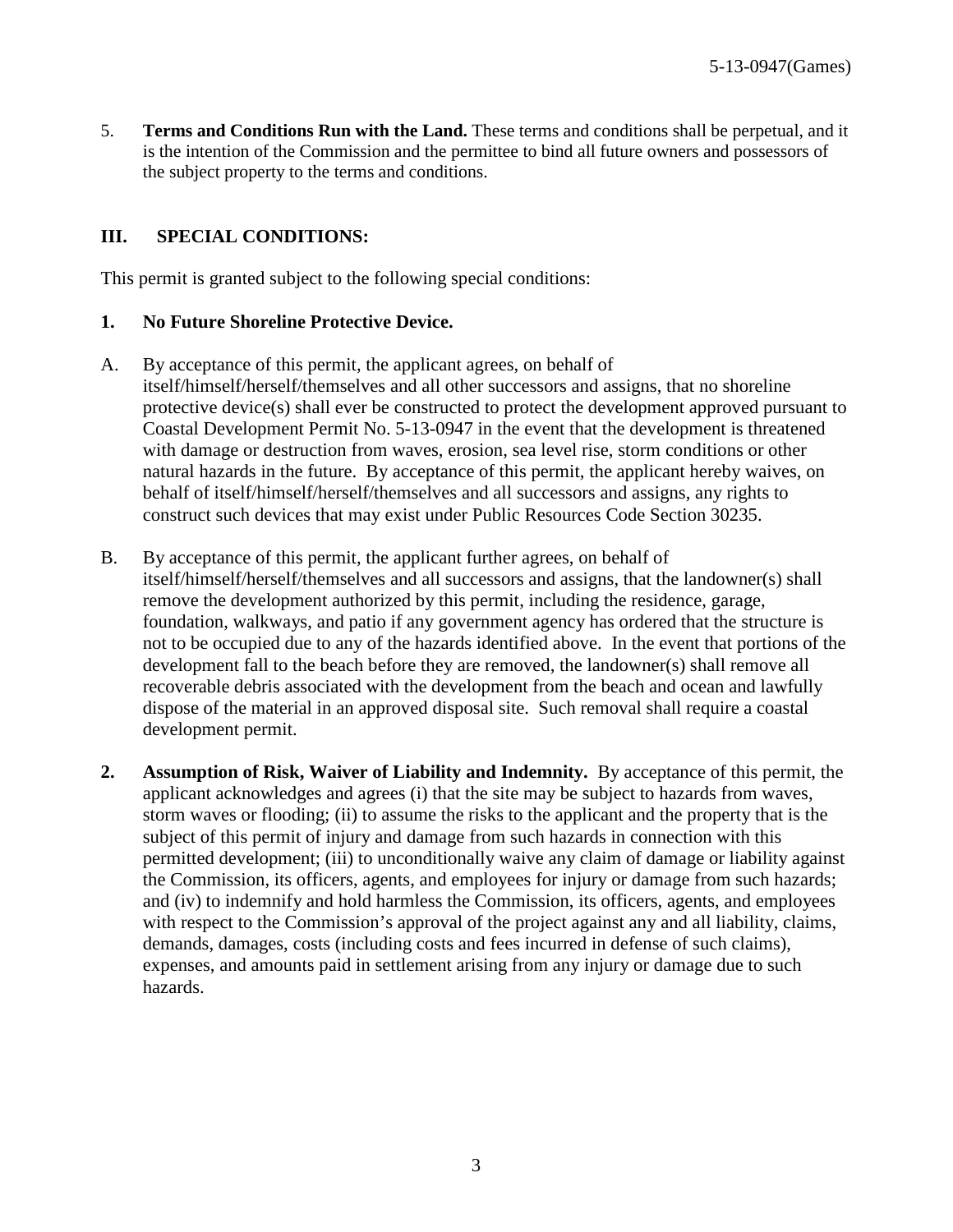#### **3. Plexiglas/Glass Wind Screen Treatment**

- **A.** The plexiglas or glass wind screen located along the proposed second story balcony shall consist of materials designed to minimize bird-strikes. Such materials may consist, all or in part, of wood; wrought iron; frosted or partially-frosted glass, plexiglas or other visually permeable barriers that are designed to prevent creation of a bird strike hazard. Use of opaque or partially opaque materials is preferred to clean glass or Plexiglas. All materials shall be maintained throughout the life of the development to ensure continued effectiveness at addressing bird strikes. PRIOR TO ISSUANCE OF THE COASTAL DEVELOPMENT PERMIT, the permittee shall submit final revised plans showing the location, design, height and materials of all balcony railings/wind screen for the review and approval of the Executive Director.
- **B.** The permittee shall undertake development in accordance with the approval final plans. Any proposed changes to the approved final plans shall be reported to the Executive Director. No changes to the approved final plans shall occur without a Commission amendment to this coastal development permit unless the Executive Director determines that no amendment is legally required.
- **4. Deed Restriction.** PRIOR TO ISSUANCE OF THE COASTAL DEVELOPMENT PERMIT, the applicant shall submit to the Executive Director for review and approval documentation demonstrating that the applicant has executed and recorded against the parcel(s) governed by this permit a deed restriction, in a form and content acceptable to the Executive Director: (1) indicating that, pursuant to this permit, the California Coastal Commission has authorized development on the subject property, subject to terms and conditions that restrict the use and enjoyment of that property; and (2) imposing the Special Conditions of this permit as covenants, conditions and restrictions on the use and enjoyment of the Property. The deed restriction shall include a legal description of the entire parcel or parcels governed by this permit. The deed restriction shall also indicate that, in the event of an extinguishment or termination of the deed restriction for any reason, the terms and conditions of this permit shall continue to restrict the use and enjoyment of the subject property so long as either this permit or the development it authorizes, or any part, modification, or amendment thereof, remains in existence on or with respect to the subject property.

# **IV. FINDINGS AND DECLARATIONS:**

#### **A. PROJECT LOCATION & DESCRIPTION**

The site is a 3,180 square foot beachfront lot located between the first public road and the sea in the Playa del Rey planning area of the City of Los Angeles. The project site is located between Trolleyway and Dockweiler State Beach (Exhibit No. 1and 2), and is within a developed residential area.

The applicant proposes the demolition of a two-story residential duplex and construction of a 2,880 square foot, 37 foot high, three-story single-family residence, with second story balcony, roof top deck and attached two-car garage (Exhibit No. 3 and 4). The main residential structure will be set back a minimum of 15 feet from the western property line consistent with the City required standard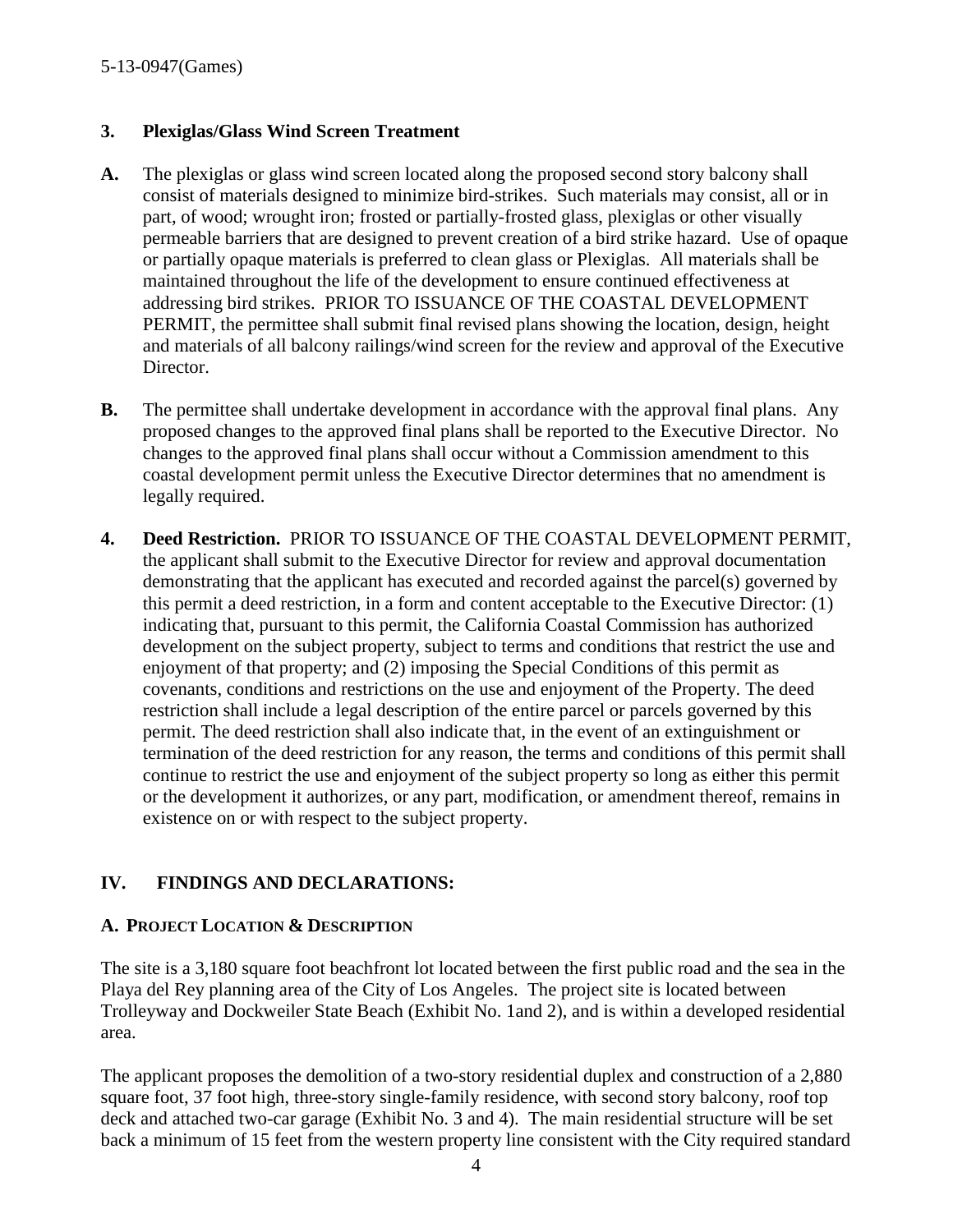setback and past Commission permit action for the area. The proposed second floor balcony will be set back 11 feet from the western property line, encroaching 4 feet into the rear yard setback, as permitted by the City. The proposed second story balcony railing will be 3'-6' high and consist of a clear plexiglas or glass screen.

The adjacent State beach is improved with restroom and lifeguard facilities to the northwest of the project site, volleyball courts to the southwest, and a beach bicycle path that extends along the entire beach. The bicycle path is located approximately 250 feet seaward from the row of residential development and project site. Vertical pedestrian public access to the beach is available via public accessways located at the end of each block along this stretch of residential development. The nearest vertical access is located adjacent to and along the northern boundary of the project site. There is no dedicated lateral access or pedestrian boardwalk along the seaward side of this property or in front of any of the neighboring properties along this portion of the beach. As proposed the addition will not interfere with public access to or along the beach.

The adjacent State beach is approximately 350-400 foot wide between the subject property and the mean high tide line. The beach is protected by a series of groins and the jetties along Ballona Creek and Marina Del Rey which are approximately 2,360 feet up coast from the project site. The applicant has submitted a Coastal Hazard and Wave Runup Study , prepared by GeoSoils, dated October 20, 2013, that states that the shoreline structures and broad beach in combination stabilize the shoreline and conclude that wave runup and overtopping will not significantly impact this area of development.

#### **B. ACCESS**

The proposed development will not affect the public's ability to gain access to, and/or to make use of, the coast and nearby recreational facilities. Therefore, as proposed the development conforms with Sections 30210 through 30214, Sections 30220 through 30224, and 30252 of the Coastal Act.

#### **C. DEVELOPMENT**

The proposed addition and setbacks from the western property line is consistent with past Commission permit action for the area. The development is located within an existing developed area and, as conditioned, will be compatible with the character and scale of the surrounding area, has been designed to assure structural integrity, and will avoid cumulative adverse impacts on public access. Therefore, the Commission finds that the development, as conditioned, conforms with Sections 30250, 30251, 30252, 30253 and the public access provisions of the Coastal Act.

# **D. HAZARD**

Development adjacent to the ocean is inherently hazardous. Development which may require a protective device in the future cannot be allowed due to the adverse impacts such devices have upon public access, visual resources and shoreline processes. To minimize the projects impact on shoreline process, and to minimize risks to life and property the development has been conditioned to prohibit construction of protective devices (such as a seawall) in the future and require that the applicant and any successor-in-interest assume the risk of undertaking the development. As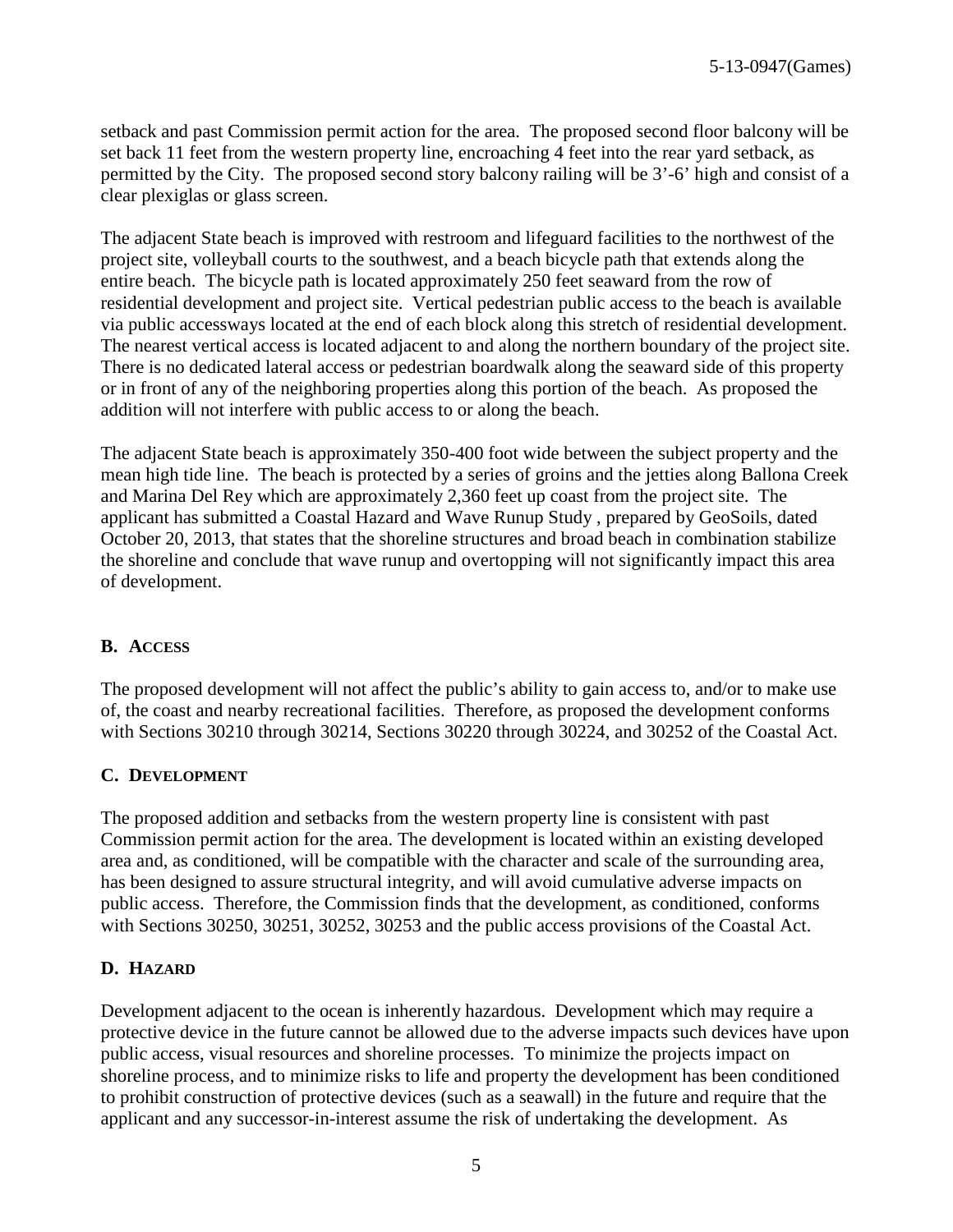conditioned, the Commission finds that the development conforms to the requirements of Sections 30235 and 30253 of the Coastal Act regarding the siting of development in hazardous locations.

### **E. BIOLOGICAL RESOURCES**

As stated, the applicant is proposing a second story balcony railing that will consist of plexiglas or other type of transparent material along the seaward side of the proposed residence. The use of transparent material that extends out from the main structure could have an adverse impact upon a variety of bird species found along the beach. Birds are known to strike glass walls causing their death or stunning them which exposes them to predation. Although glass or plexiglas could adversely impact birds, there are a variety of methods available to address bird strikes against glass. For instance, glass can be frosted, etched or treated (ultra-violet) in a manner that renders the glass more visible and less reflective. The development as conditioned to incorporate a treatment to render the glass or railing more visible to birds, the project will not have an adverse impact on the biological resources of the area. As conditioned, the Commission finds that the development conforms to the requirements of Sections 30240 of the Coastal Act regarding the protection of adjacent environmentally sensitive habitat areas and parks and recreation areas.

# **F. DEED RESTRICTION**

To ensure that any prospective future owners of the property are made aware of the applicability of the conditions of this permit, the Commission imposes one additional condition requiring that the property owner record a deed restriction against the property, referencing all of the above Standard and Special Conditions of this permit and imposing them as covenants, conditions and restrictions on the use and enjoyment of the Property. Thus, as conditioned, any prospective future owner will receive actual notice of the restrictions and/or obligations imposed on the use and enjoyment of the land including the risks of the development and/or hazards to which the site is subject, and the Commission's immunity from liability.

#### **G. LOCAL COASTAL PROGRAM**

Coastal Act section 30604(a) states that, prior to certification of a local coastal program ("LCP"), a coastal development permit can only be issued upon a finding that the proposed development is in conformity with Chapter 3 of the Act and that the permitted development will not prejudice the ability of the local government to prepare an LCP that is in conformity with Chapter 3. The Playa del Rey planning area has neither a certified Land Use Plan or Implementation Plan. As conditioned, the proposed development will be consistent with Chapter 3 of the Coastal Act. The proposed development is consistent with Chapter 3 of the Coastal Act. Approval of the project will not prejudice the ability of the local government to prepare a Local Coastal Program that is in conformity with the provisions of Chapter 3 of the Coastal Act.

#### **H. CALIFORNIA ENVIRONMENTAL QUALITY ACT.**

There are no feasible alternatives or feasible mitigation measures available which would substantially lessen any significant adverse effect which the activity may have on the environment. Therefore, the Commission finds that the proposed project, as submitted, is the least environmentally damaging feasible alternative and can be found consistent with the requirements of the Coastal Act to conform to CEQA.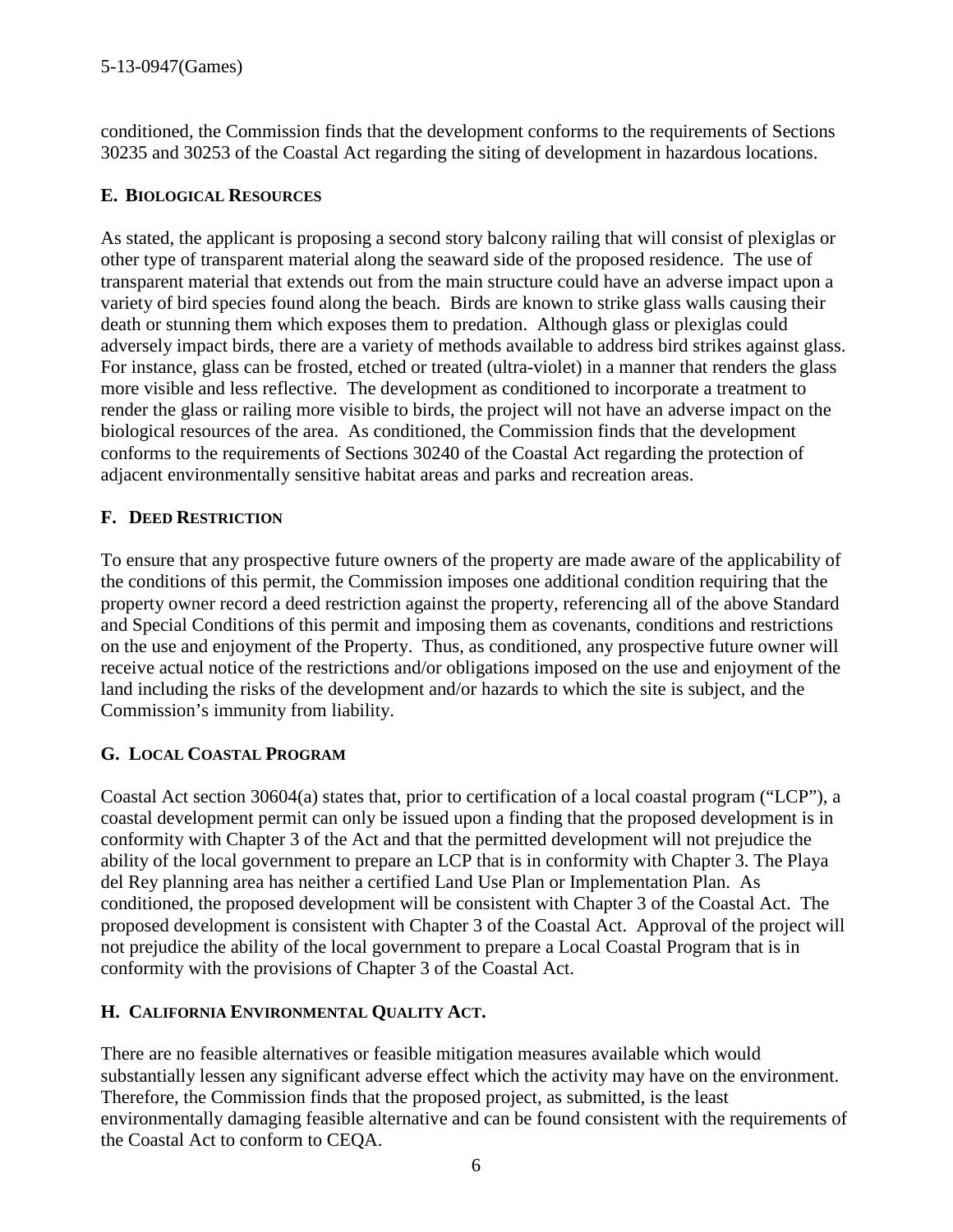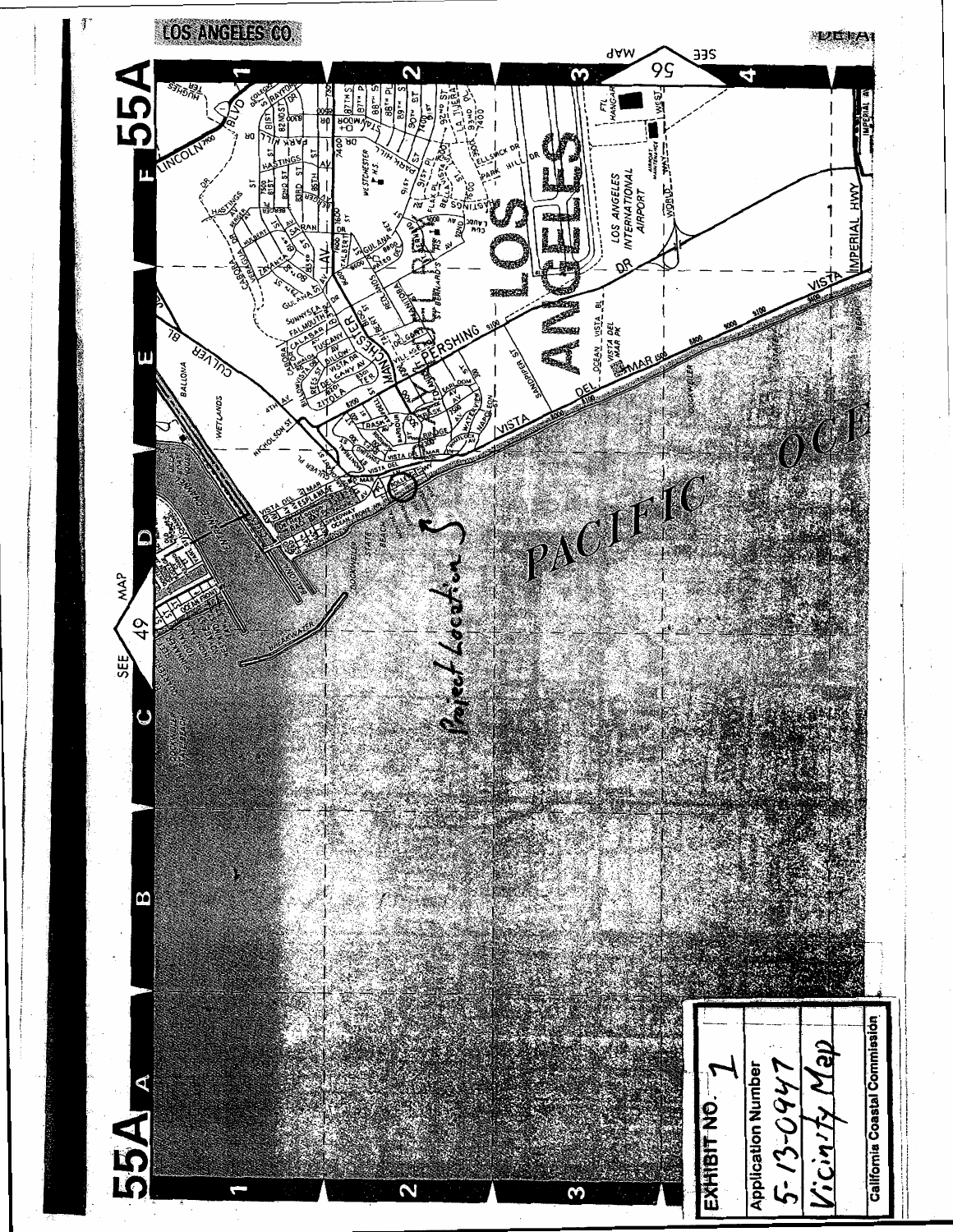# OCLOBEK ST' S013  $I<sub>u</sub> = 100$ , 100, COASTAL RADIUS 6991 S TROLLEYWAY STREET



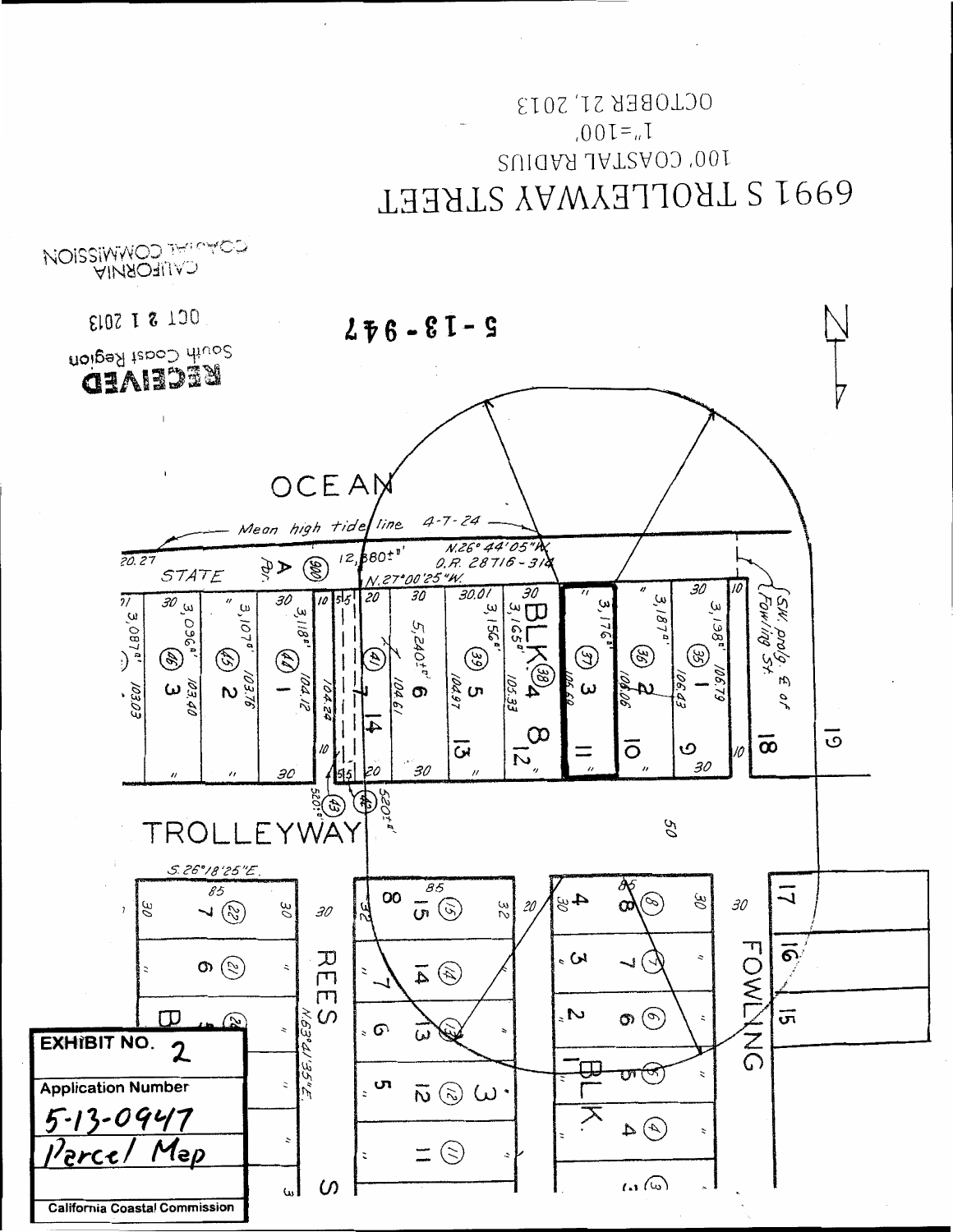

California Coastal Commission